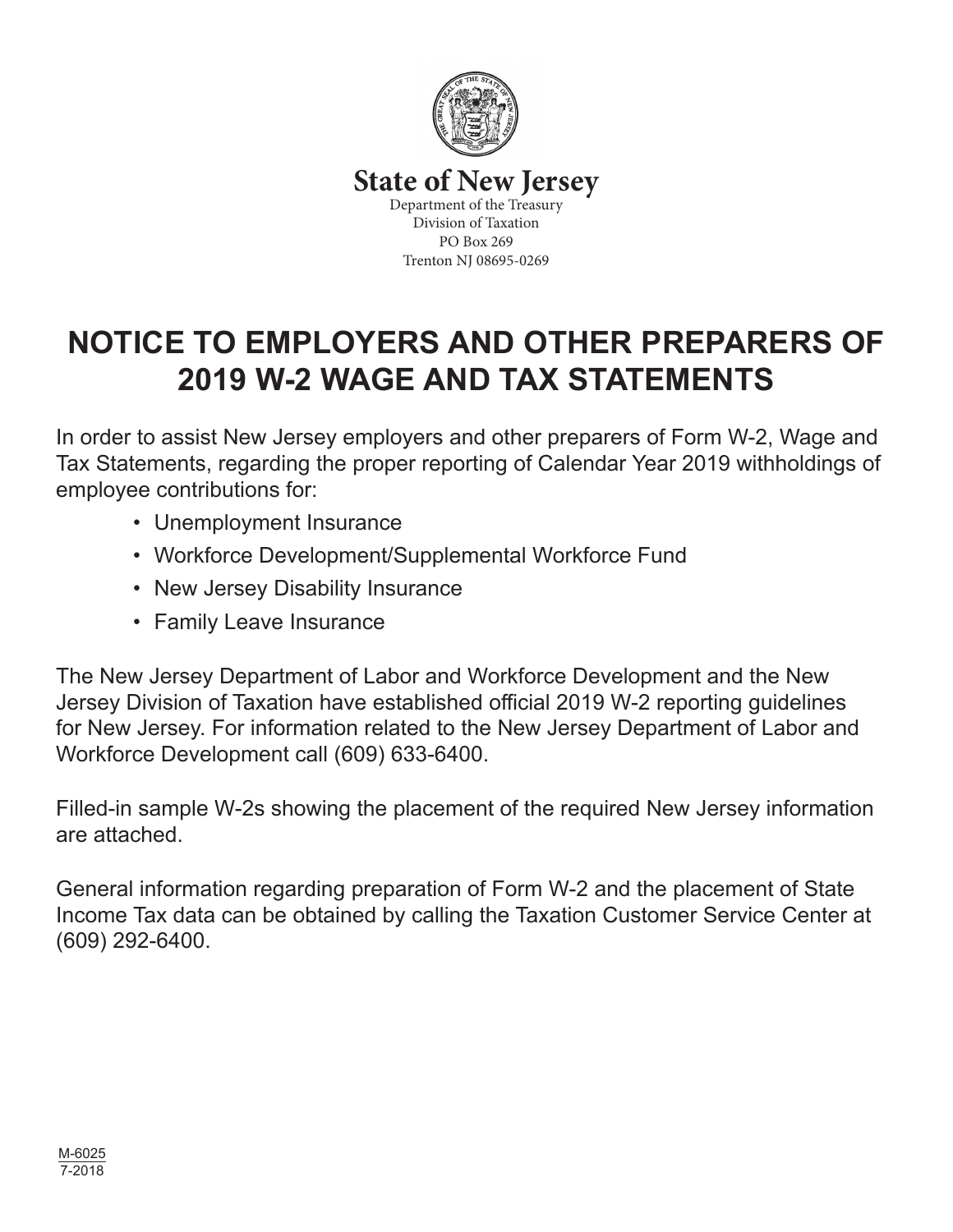## **2019 W-2 SAMPLE: PREFERRED**

#### **How to Report Worker Contributions for Unemployment Insurance, Workforce Development Partnership Fund/Supplemental Workforce Fund, State Disability Insurance, Family Leave Insurance, Employee Withholding for New Jersey Gross Income Tax**

|                                                              | a. Employee's Social Security number                                                                              |                                     |                                                         |                                   |                                                                            |                                                   |                                                              |                                 |  |
|--------------------------------------------------------------|-------------------------------------------------------------------------------------------------------------------|-------------------------------------|---------------------------------------------------------|-----------------------------------|----------------------------------------------------------------------------|---------------------------------------------------|--------------------------------------------------------------|---------------------------------|--|
| b Employer identification number (EIN)                       |                                                                                                                   |                                     |                                                         |                                   | 1 Wages, tips, other compensation                                          |                                                   | 2 Federal income tax withheld                                |                                 |  |
| c Employer's name, address, and ZIP code                     |                                                                                                                   |                                     |                                                         |                                   | 3 Social Security wages                                                    |                                                   | 4 Social Security tax withheld                               |                                 |  |
|                                                              |                                                                                                                   |                                     |                                                         |                                   |                                                                            | 5 Medicare wages and tips                         |                                                              | 6 Medicare tax withheld         |  |
|                                                              |                                                                                                                   |                                     |                                                         |                                   |                                                                            | 7 Social Security tips                            |                                                              | 8 Allocated tips                |  |
|                                                              | d Control number                                                                                                  |                                     |                                                         |                                   | 9                                                                          |                                                   |                                                              | 10 Dependent care benefits      |  |
|                                                              |                                                                                                                   | e Employee's first name and initial | Last name                                               | Suff.                             | 11 Nonqualified plans                                                      |                                                   |                                                              | 12a See instructions for box 12 |  |
|                                                              |                                                                                                                   |                                     |                                                         |                                   | 13. Statutory<br>Retirement<br>employee<br>plan                            | Third-party<br>sick pay                           | 12 <sub>b</sub><br>С<br>$\circ$<br>$\mathsf{D}_{\mathsf{E}}$ |                                 |  |
|                                                              |                                                                                                                   |                                     |                                                         |                                   | 14. Other<br><b>UI/WF/SWF-146.20</b>                                       |                                                   | 12c<br>С<br>$\circ$<br>D                                     |                                 |  |
|                                                              |                                                                                                                   |                                     |                                                         | DI -58.48<br>DI P.P. # XXXXXXXXXX |                                                                            | $\mathsf E$<br>12d                                |                                                              |                                 |  |
|                                                              |                                                                                                                   |                                     |                                                         |                                   |                                                                            |                                                   | C<br>$\circ$<br>$\frac{D}{E}$                                |                                 |  |
| 15 State<br>NJ                                               | f. Employee's address and ZIP code<br>Employer's state ID number<br>16 State wages, tips, etc.<br>234-567-890/000 |                                     |                                                         | 17 State income tax<br>525.00     | 18 Local wages, tips, etc.                                                 |                                                   | 19 Local income tax                                          | 20 Locality name                |  |
|                                                              |                                                                                                                   | - FLI P.P. #                        | 34,400.00<br>XXXXXXXXXXX                                | 27.52 - FLI                       |                                                                            |                                                   |                                                              |                                 |  |
| <b>W-2</b>                                                   |                                                                                                                   | Wage and Tax                        | 2019                                                    |                                   | Department of Treasury - Internal Revenue Service                          |                                                   |                                                              |                                 |  |
|                                                              | <b>Statement</b>                                                                                                  |                                     |                                                         |                                   |                                                                            | <b>Disability Insurance</b>                       |                                                              |                                 |  |
|                                                              | <b>New Jersey Taxpayer</b><br><b>Identification Number</b>                                                        |                                     |                                                         | <b>Worker Contributions</b>       |                                                                            |                                                   |                                                              |                                 |  |
|                                                              |                                                                                                                   |                                     |                                                         |                                   |                                                                            | <b>Private Plan Number</b>                        |                                                              |                                 |  |
|                                                              |                                                                                                                   |                                     | Unemployment Insurance,<br><b>Workforce Development</b> |                                   | (DI P.P. $#$ )                                                             |                                                   |                                                              |                                 |  |
|                                                              | Call the New Jersey Division<br>of Taxation's Customer Service                                                    |                                     |                                                         | Partnership Fund/Supplemental     |                                                                            |                                                   | To be entered only by                                        |                                 |  |
|                                                              | Center at 609-292-6400 or                                                                                         |                                     |                                                         | <b>Workforce Fund</b>             |                                                                            | employers who have an                             |                                                              |                                 |  |
|                                                              | the New Jersey Department<br>of Labor and Workforce                                                               |                                     |                                                         | • State Disability Insurance      |                                                                            | approved contributory<br>Private Disability Plan. |                                                              |                                 |  |
|                                                              | Development at 609-633-6400                                                                                       |                                     |                                                         |                                   |                                                                            | Phone 609-292-2720 if                             |                                                              |                                 |  |
|                                                              | if you are unsure of your New<br>Jersey Taxpayer Identification                                                   |                                     |                                                         |                                   | • Family Leave Insurance<br>you are unsure of your<br>Private Plan Number. |                                                   |                                                              |                                 |  |
|                                                              | Please Note:<br>Number.                                                                                           |                                     |                                                         |                                   |                                                                            |                                                   |                                                              |                                 |  |
|                                                              | The Taxable Wage Base for<br>UI/WF/SWF, DI, and FLI purposes<br><b>Family Leave Insurance</b>                     |                                     |                                                         |                                   |                                                                            |                                                   |                                                              |                                 |  |
|                                                              | Private Plan Number (FLI<br>$P.P. \#$                                                                             |                                     |                                                         | for 2019 is \$34,400.             |                                                                            |                                                   |                                                              |                                 |  |
|                                                              | To be entered only by                                                                                             |                                     |                                                         |                                   |                                                                            |                                                   |                                                              |                                 |  |
| employers who have an<br>approved contributory Private       |                                                                                                                   |                                     |                                                         |                                   |                                                                            |                                                   |                                                              |                                 |  |
| Family Leave Insurance Plan.                                 |                                                                                                                   |                                     |                                                         |                                   |                                                                            |                                                   |                                                              |                                 |  |
| Phone 609-292-2720 if you<br>are unsure of your Private Plan |                                                                                                                   |                                     |                                                         |                                   |                                                                            |                                                   |                                                              |                                 |  |
|                                                              | Number.                                                                                                           |                                     |                                                         |                                   |                                                                            |                                                   |                                                              |                                 |  |
|                                                              |                                                                                                                   |                                     |                                                         |                                   |                                                                            |                                                   |                                                              |                                 |  |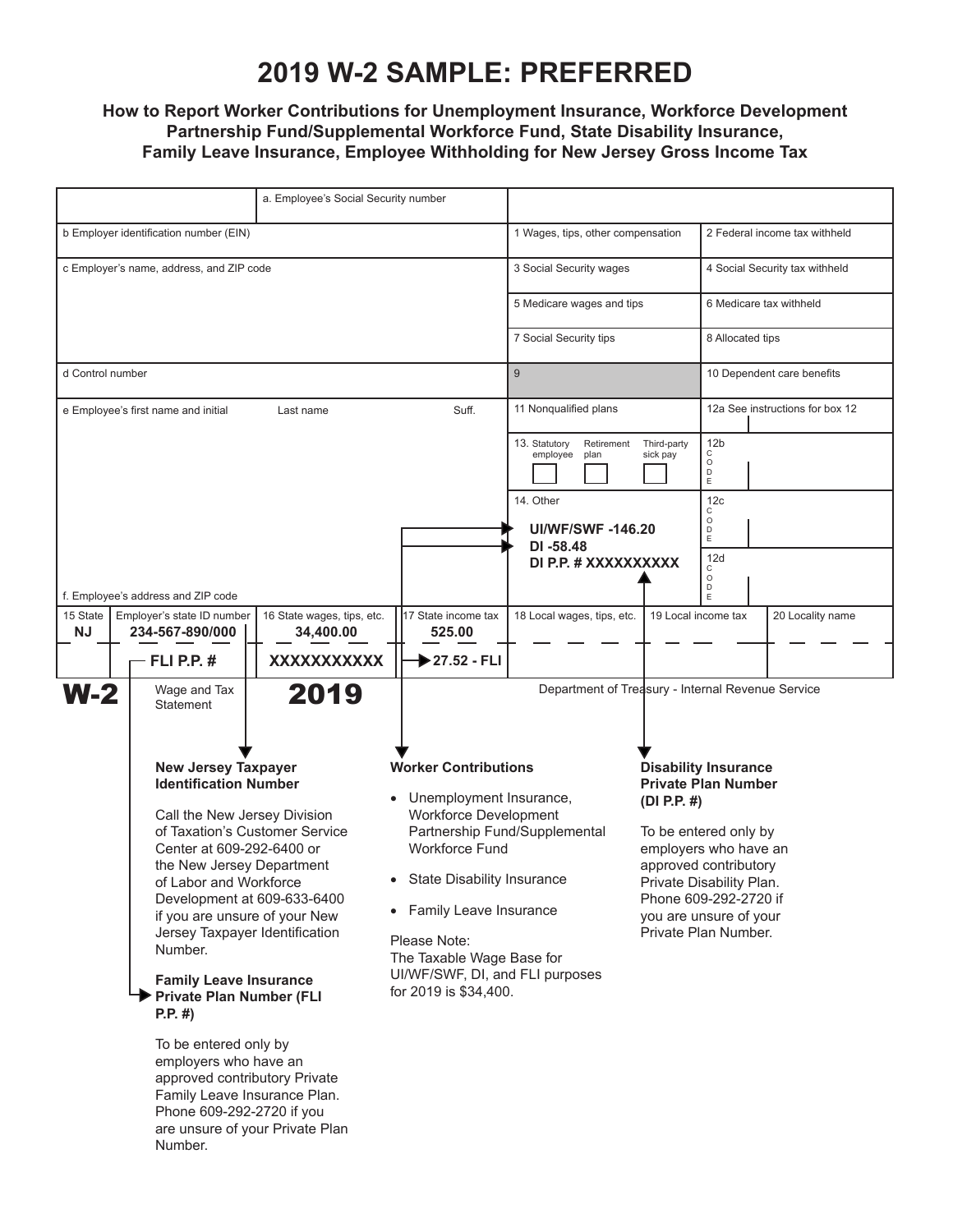### **2019 W-2 SAMPLE: ACCEPTABLE ALTERNATE**

#### **How to Report Worker Contributions for Unemployment Insurance, Workforce Development Partnership Fund/Supplemental Workforce Fund, State Disability Insurance, Family Leave Insurance, Employee Withholding for New Jersey Gross Income Tax**

| a. Employee's Social Security number                                                                                    |                                                                         |                                                                                          |                               |                                                                                                                                                                                               |  |                                                              |                                      |  |
|-------------------------------------------------------------------------------------------------------------------------|-------------------------------------------------------------------------|------------------------------------------------------------------------------------------|-------------------------------|-----------------------------------------------------------------------------------------------------------------------------------------------------------------------------------------------|--|--------------------------------------------------------------|--------------------------------------|--|
| b Employer identification number (EIN)                                                                                  |                                                                         |                                                                                          |                               | 1 Wages, tips, other compensation                                                                                                                                                             |  | 2 Federal income tax withheld                                |                                      |  |
|                                                                                                                         | c Employer's name, address, and ZIP code                                | 3 Social Security wages                                                                  |                               | 4 Social Security tax withheld                                                                                                                                                                |  |                                                              |                                      |  |
|                                                                                                                         |                                                                         |                                                                                          |                               | 5 Medicare wages and tips                                                                                                                                                                     |  | 6 Medicare tax withheld                                      |                                      |  |
|                                                                                                                         |                                                                         |                                                                                          |                               | 7 Social Security tips                                                                                                                                                                        |  | 8 Allocated tips                                             |                                      |  |
| d Control number                                                                                                        |                                                                         |                                                                                          |                               | 9                                                                                                                                                                                             |  | 10 Dependent care benefits                                   |                                      |  |
|                                                                                                                         | e Employee's first name and initial                                     | Last name                                                                                | Suff.                         | 11 Nonqualified plans                                                                                                                                                                         |  | 12a See instructions for box 12                              |                                      |  |
|                                                                                                                         |                                                                         |                                                                                          |                               | 13. Statutory<br>Retirement<br>Third-party<br>sick pay<br>employee<br>plan                                                                                                                    |  | 12 <sub>b</sub><br>С<br>$\circ$<br>$\mathsf{D}_{\mathsf{E}}$ |                                      |  |
|                                                                                                                         |                                                                         |                                                                                          |                               | 14. Other<br>12 <sub>c</sub><br>С                                                                                                                                                             |  |                                                              |                                      |  |
|                                                                                                                         |                                                                         |                                                                                          |                               |                                                                                                                                                                                               |  | $\circ$<br>D<br>E                                            |                                      |  |
|                                                                                                                         |                                                                         |                                                                                          |                               | 12d<br>С<br>$\circ$<br>$\mathsf D$                                                                                                                                                            |  |                                                              |                                      |  |
|                                                                                                                         | f. Employee's address and ZIP code                                      |                                                                                          |                               |                                                                                                                                                                                               |  | E.                                                           |                                      |  |
| 15 State<br><b>NJ</b>                                                                                                   | Employer's state ID number<br>234-567-890/000                           | 16 State wages, tips, etc.<br>34,400.00                                                  | 17 State income tax<br>525.00 | 18 Local wages, tips, etc.                                                                                                                                                                    |  | 19 Local income tax<br>146.20                                | 20 Locality name<br><b>UI/WF/SWF</b> |  |
|                                                                                                                         | DI P.P. # XXXXXXXXXX                                                    |                                                                                          | FLIPP <sub>#</sub>            | <b>XXXXXXXXXXX</b>                                                                                                                                                                            |  | 58.48<br>27.52                                               | DI<br><b>FLI</b>                     |  |
|                                                                                                                         |                                                                         |                                                                                          |                               |                                                                                                                                                                                               |  |                                                              |                                      |  |
| Department of Treasury - Internal Revenue Service<br>2019<br>Wage and Tax<br>$W-2$<br>Statement                         |                                                                         |                                                                                          |                               |                                                                                                                                                                                               |  |                                                              |                                      |  |
| <b>Disability Insurance</b><br><b>New Jersey Taxpayer</b><br><b>Private Plan Number</b><br><b>Identification Number</b> |                                                                         |                                                                                          |                               | <b>Worker Contributions</b><br><b>Family Leave Insurance</b><br><b>Private Plan Number</b>                                                                                                    |  |                                                              |                                      |  |
|                                                                                                                         | (DI P.P. $#$ )                                                          | Call the New Jersey Division                                                             |                               | (FLI P.P. #)                                                                                                                                                                                  |  | Unemployment Insurance,<br><b>Workforce Development</b>      |                                      |  |
|                                                                                                                         | To be entered only by<br>employers who have an<br>approved contributory | of Taxation's Customer Service<br>Center at 609-292-6400 or<br>the New Jersey Department |                               | To be entered only by<br>employers who have an<br>approved contributory<br>Private Family Leave<br>Insurance Plan. Phone<br>609-292-2720 if you are<br>unsure of your Private<br>Plan Number. |  | Partnership Fund/<br>Supplemental Workforce<br>Fund.         |                                      |  |
|                                                                                                                         | Private Disability Plan.<br>Phone 609-292-2720 if                       | of Labor and Workforce<br>Development at 609-633-6400<br>if you are unsure of your New   |                               |                                                                                                                                                                                               |  | <b>State Disability Insurance</b><br>$\bullet$               |                                      |  |
|                                                                                                                         | you are unsure of your<br>Private Plan Number.                          | Jersey Taxpayer Identification<br>Number.                                                |                               |                                                                                                                                                                                               |  | • Family Leave Insurance                                     |                                      |  |
|                                                                                                                         |                                                                         |                                                                                          |                               |                                                                                                                                                                                               |  | Please Note:                                                 |                                      |  |

The Taxable Wage Base for UI/WF/SWF, DI, and FLI purposes for 2019 is \$34,400.